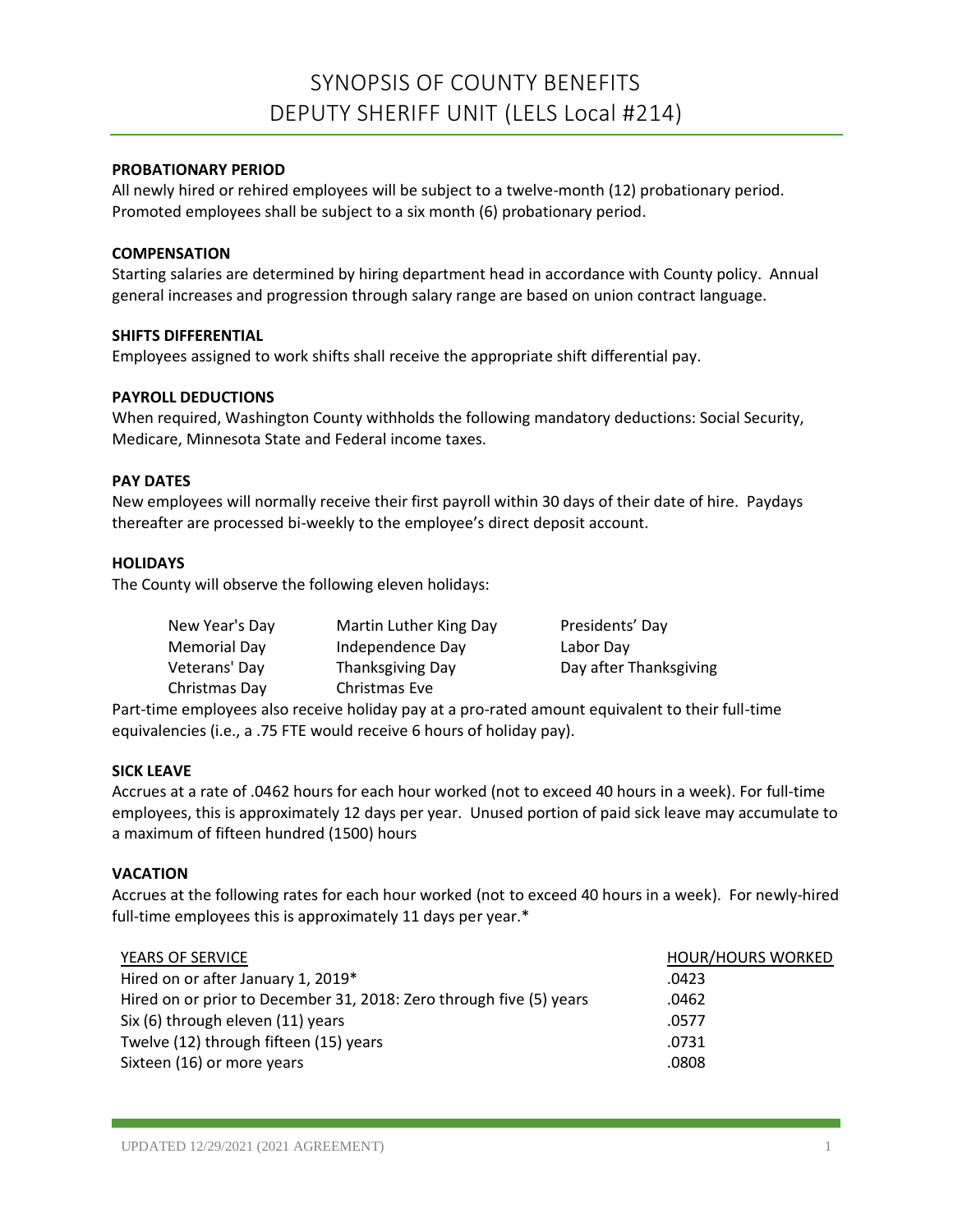# **VACATION CASH OUT**

When meeting certain criteria, may cash out a total of up to 50 vacation hours once each year.

Click *[here](https://washnet.co.washington.mn.us/depts/hr/labagre/IntraCon/LELS%20Deputy%20Sheriff%20Contract.pdf)* to access your Labor Contract for additional information regarding Sick Leave and Vacation.

## **INSURANCE BENEFITS PROGRAM**

The County's Cafeteria Benefit Plan gives employees an opportunity to design a benefit package that fits their personal needs and goals. Employees whose FTE is .50 or greater are eligible to participate in all insurance benefits. Some benefits have been negotiated via the collective bargaining agreement:

- Basic life in the amount of \$20,000 is provided at no cost to the employee. Accidental Death and Dismemberment (AD&D) coverage is not provided under this contract.
- Long Term Disability (LTD) at a 60% income replacement level to a \$2,500 per month maximum benefit is provided at no cost to the employee.

Please refer to the Design your Benefits booklet for additional information regarding your benefit offerings, available at WashNet under Human Resources/Benefits or click *here*.

## **COUNTY-PROVIDED FLEX CREDITS**

The County provides \$70.00 per month toward the purchase of benefits to employees whose full-time equivalency is .50 FTE or above.

## **RETIREMENT PROGRAMS**

PERA: Public Employee Retirement Association

Participation in PERA is mandatory, automatic and contributions are based on your position and the associated plan.

| PERA PLAN     | <b>COUNTY CONTRIBUTION</b> | <b>EMPLOYEE CONTRIBUTION</b> |
|---------------|----------------------------|------------------------------|
| Police & Fire | 17.7% of salary            | 11.8% of salary              |

## SECTION 457(b) DEFERRED COMPENSATION PLAN

Washington County offers two §457(b) voluntary deferred compensation plans through payroll deductions on a pre-tax and/or post-tax basis: MNDCP and Nationwide.

## POST EMPLOYMENT HEALTH CARE SAVINGS PLAN

Participation in the Post Employment Health Care Savings Plan (HCSP) is required. The HCSP is an employer-sponsored program that allows employees to save money, tax-free, to use upon termination of employment to pay for eligible health care expenses. Assets in the account will accumulate tax-free, and since payouts are used for approved health care expenses, they will remain tax free. This program is offered through the Minnesota State Retirement System (MSRS).

Employees will contribute to their individual HCSPs as follows:

| <b>Full Time Employees:</b> |                               |
|-----------------------------|-------------------------------|
| 0-5 years of service        | 2% of employee's gross wage   |
| 6-15 years of service       | 3% of employee's gross wage   |
| 16+ years of service        | 4% of employee's gross wage   |
|                             |                               |
| Part Time Employees:        | 1.5% of employee's gross wage |